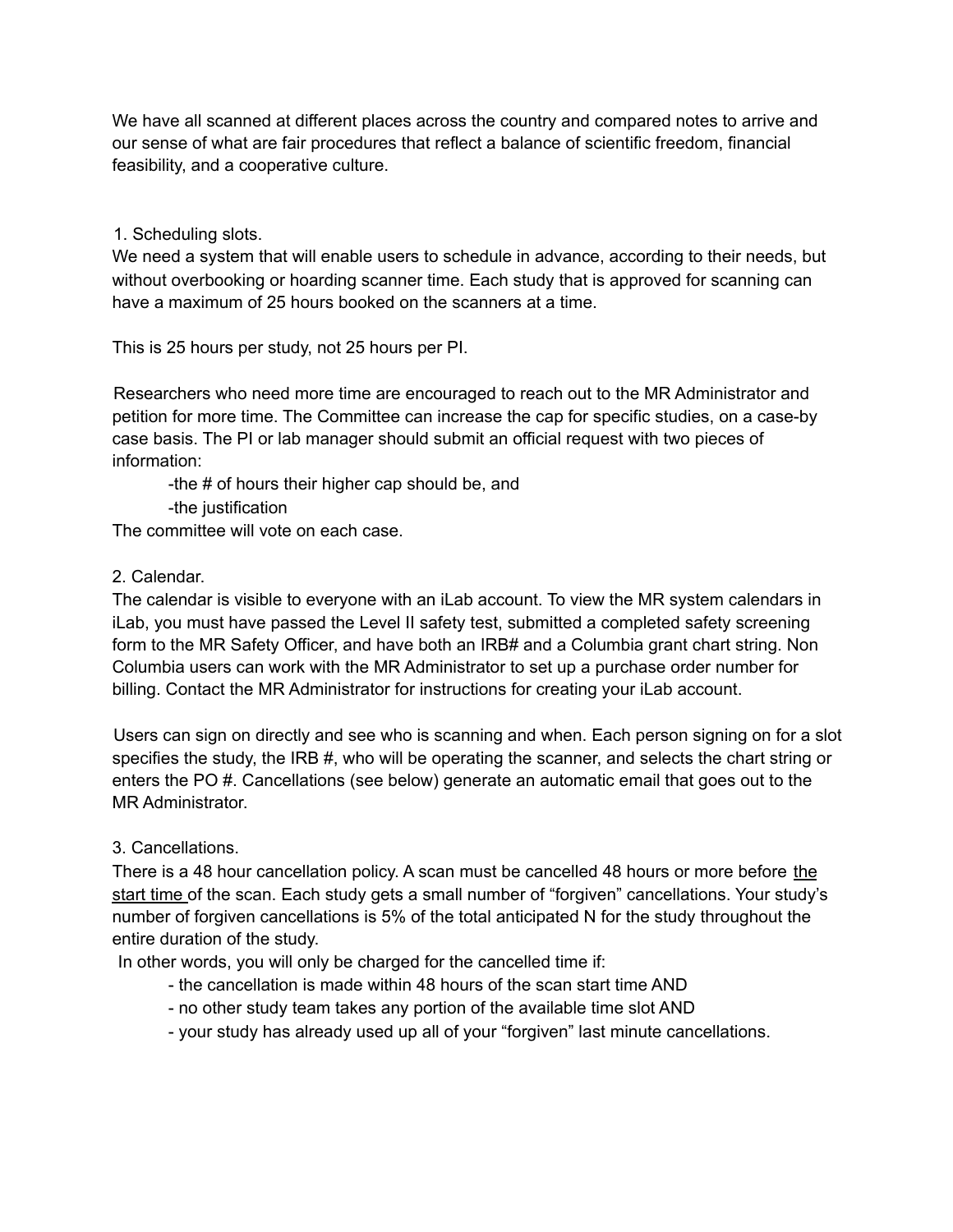#### 4. Cancelled slots

Cancelled slots are up for the taking by anyone, above and beyond the 25- hour cap. This will motivate people to make good use of those slots. If you are already at your 25-hour cap and iLab is preventing you from booking the time, contact the MR Admin to request the cancelled slot.

## 5. Policy and culture

At the ZMBBI MR Platform, users are strict about operating on time. Occasionally, a subject will run late, a scan will run late, or the scanner will go down and need to be rebooted. If your scan is running late and another scan is scheduled immediately after you, it is your responsibility to end on time, even if your scan started late for reasons beyond your control. The researchers should not have to ask you to end your scan. You can politely request to keep scanning into the other researcher's time. But they should not be pressured, and they should feel free to say "sorry, no". If they decline your request, then you must finish on time.

If your scan is running behind and no scan is scheduled right after you, you must immediately reserve the next block of time in iLab. This is the only way to make sure you will not be interrupted.

6. Waived billing for cancellations due to severe weather or any COVID-related reason All users are encouraged to sign up to receive messages from the Columbia University Public Safety Emergency Notification System. Instructions for sign up can be found at https://publicsafety.columbia.edu/content/emergency-notifications If you prefer not to receive messages, alerts can be found at https://preparedness.columbia.edu/recent-news .

The university sends messages about impending storms. The 48- hour cancellation rule will be waived for scans cancelled for weather- related reasons only if BOTH of these conditions occur: a) The University sent an official message about the weather

#### AND

b) A member of the research team emails the MR Administrator to cancel the scan AND emails the MR tech to let them know of the cancellation, if it is an Assisted scan.

The 48-hour cancellation policy is also waived (that is, users will not be billed for scan slots cancelled in under 48 hours) for scans that are affected by the following circumstances: -city-wide road travel ban

-MTA subway system is shut down (does not apply if only LIRR, New Jersey Transit, or Metro North are shut down)

-the JLGSC building is not open

-the MR systems are inoperable

-the MR technologist or another MR operator are unable to get to JLGSC (for Assisted scans only)